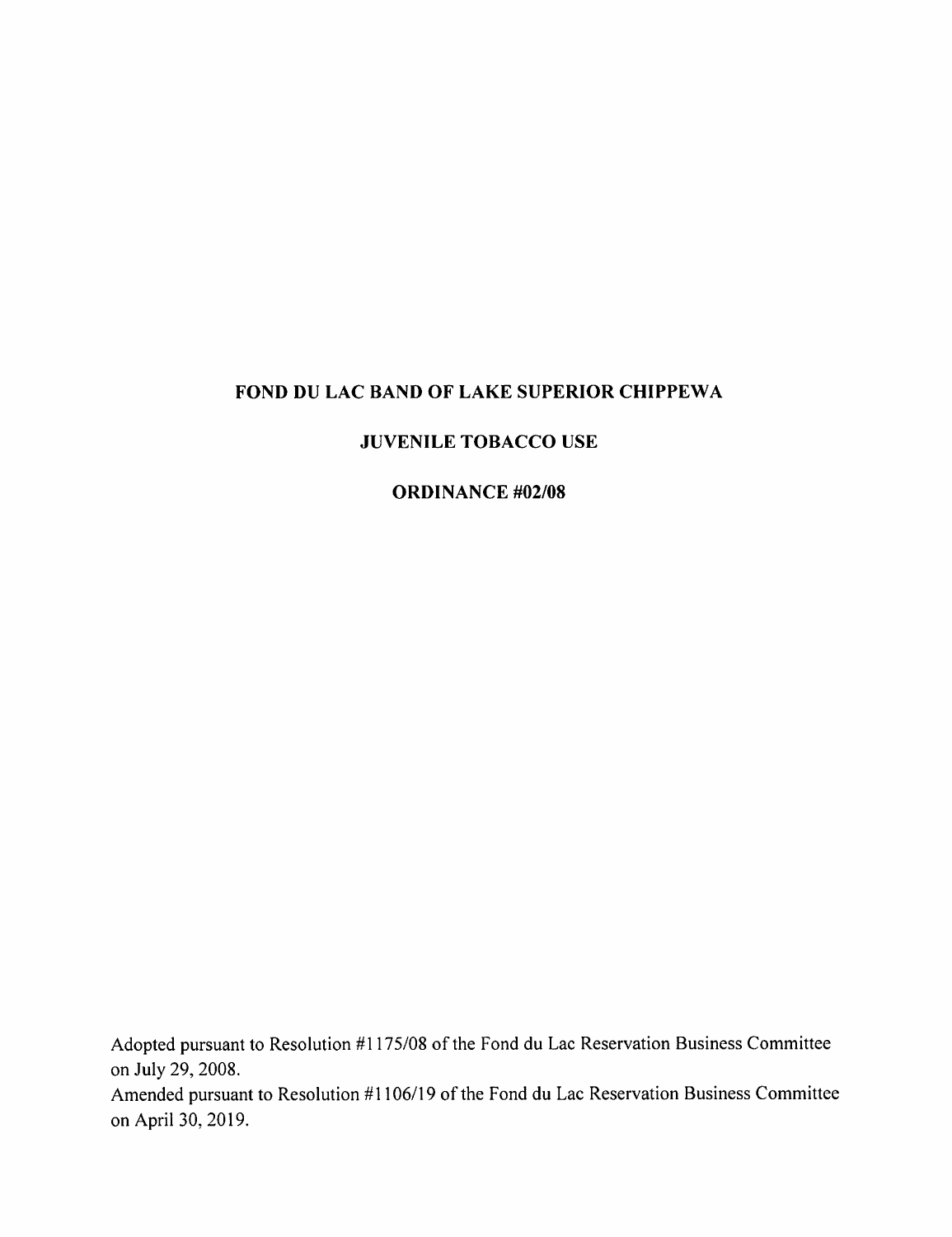# **CONTENTS**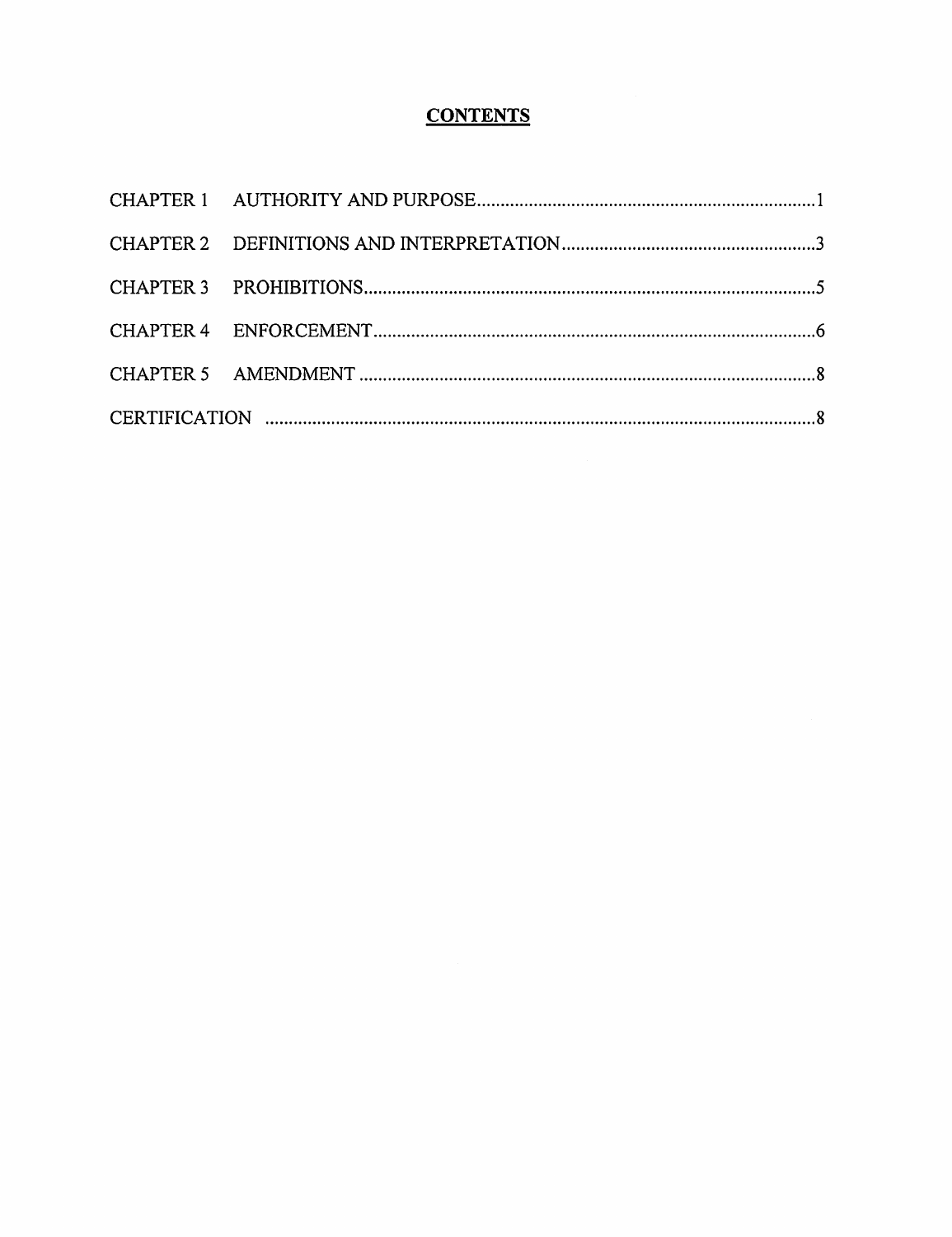### FOND DU LAC BAND OF LAKE SUPERIOR CHIPPEWA JUVENILE TOBACCO USE ORDINANCE #02/08

### CHAPTER 1 AUTHORITY AND PURPOSE

### Section 101 Authority

This Ordinance is enacted pursuant to the inherent sovereign authority of the Fond du Lac Reservation Business Committee, as the governing body of the Fond du Lac Band of Lake Superior Chippewa, as recognized under Section 16 of the Indian Reorganization Act of 1934, 25 U.S.C.  $\&$  476, Section 201(2) of the Indian Civil Rights Act of 1968, 25 U.S.C.  $\&$  1301(2), Article VI of the Revised Constitution ofthe Minnesota Chippewa Tribe, and under the common law of the United States of America.

#### Section 102 Findings, Purpose and Scope

- a. The Reservation Business Committee finds that:
	- (1) Many persons under the age of IS purchase or otherwise possess and use tobacco products and tobacco-related devices on the Fond du Lac Reservation;
	- (2) Studies have shown that most smokers begin smoking before they have reached age 18, and that those persons who reach age 18 without having started smoking are significantly less likely to begin smoking; and
	- (3) Smoking has been shown to be the cause of several serious health problems which subsequently place a financial burden on the community and all levels of government.
- b. For these reasons, it is the public policy of the Fond du Lac Band to discourage, and to take reasonable measures towards the prevention of, the use of tobacco products by minors on the Fond du Lac Reservation.
- c. This Ordinance is accordingly intended to regulate possession and use oftobacco, tobacco products, tobacco-related devices, and electronic delivery devices by minors on the lands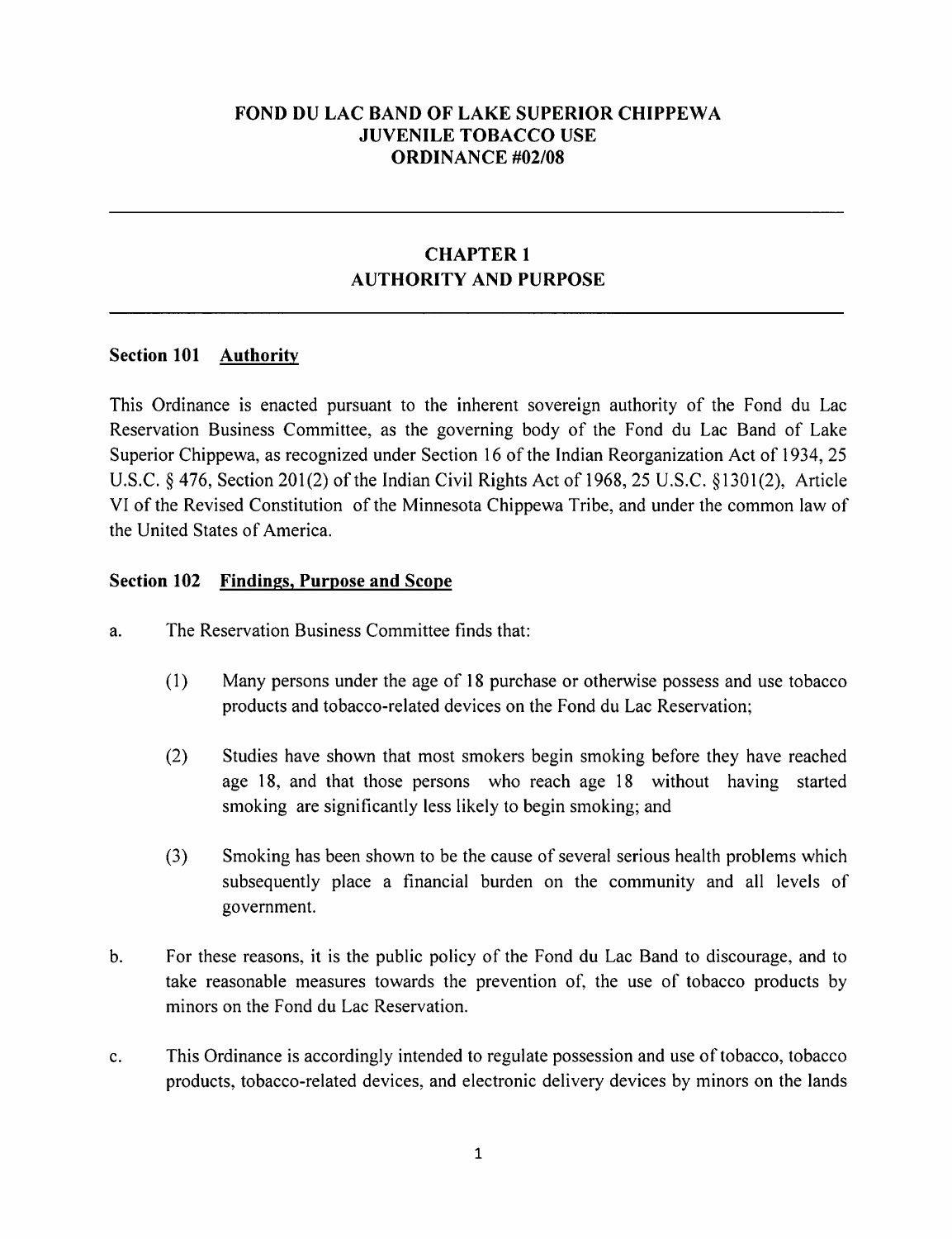of the Fond du Lac Band, and to protect minors against the serious effects associated with the use of tobacco, tobacco products, and tobacco related devices.

# Section 103 Reservation of Rights

Nothing in this Ordinance, nor any action hereunder, shall operate as a waiver of the sovereign immunity of the Fond du Lac Band or as a consent to jurisdiction by any court or agency for any matter arising under law or equity with respect to the subject matter herein.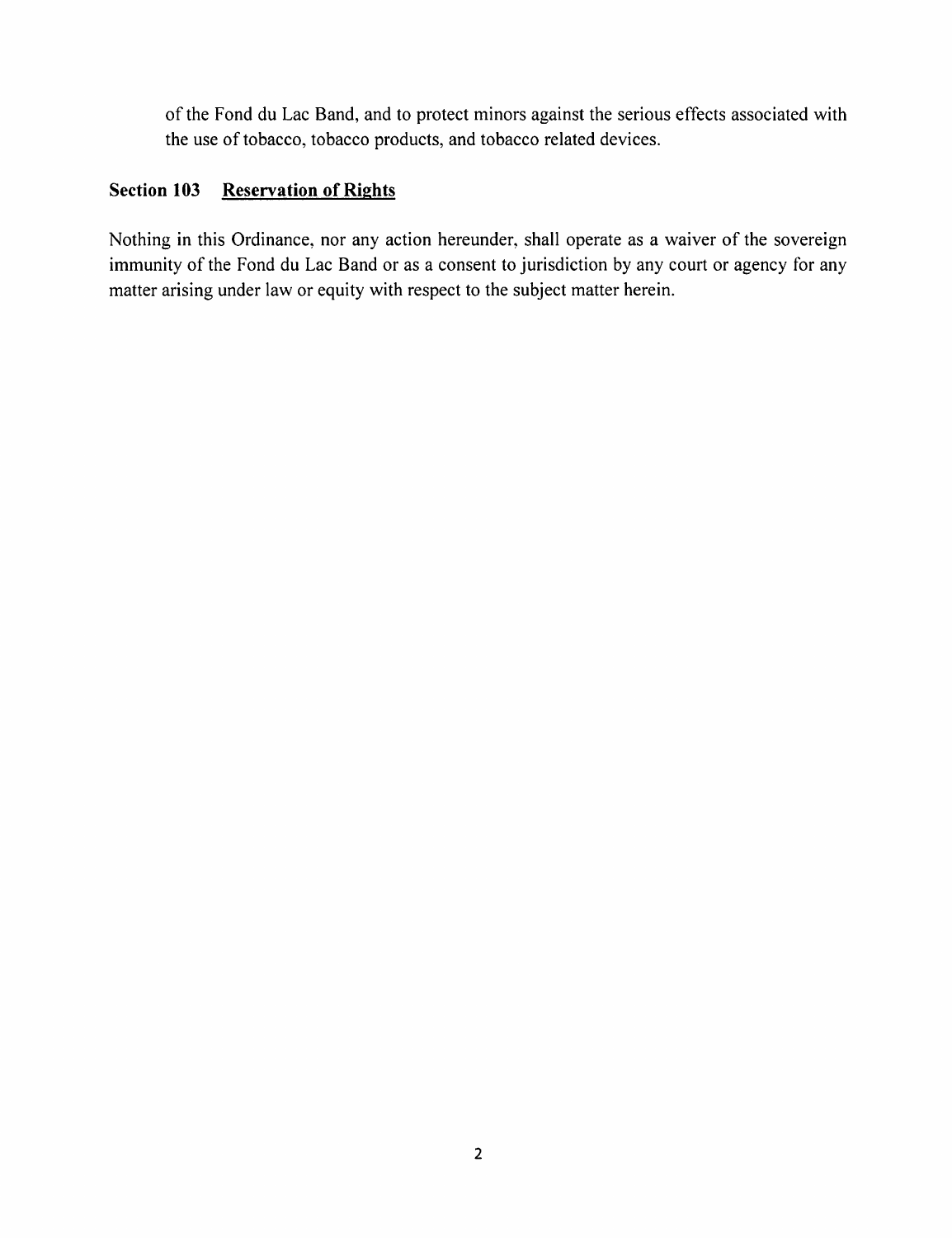### CHAPTER <sup>2</sup> DEFINITIONS & INTERPRETATION

### Section 201 Definitions

The following definitions shall apply in the meanings and interpretation of the provisions of this Ordinance:

- a. "Band lands" or "Lands of the Fond du Lac Band" means, for the purposes of this Ordinance:
	- (1) Any lands which are held in trust or other restricted status by the United States for the benefit of the Fond du Lac Band or its members;
	- (2) Any lands which are held in trust or other restricted status by the United States for the benefit of the Minnesota Chippewa Tribe or its members which lie within the boundaries of the Fond du Lac Reservation; and
	- (3) Any lands which are held in fee by the Fond du Lac Band or any political subdivision of the Band.
- b. "Electronic delivery device" means any product containing or delivery nicotine, lobelia, or any other substance intended for human consumption that can be used by a person to simulate smoking in the delivery of nicotine or any other substance through inhalation of vapor from the product. Electronic delivery device includes any component part of a product.
- c. "Fond du Lac Band" or "Band" means the Fond du Lac Band of Lake Superior Chippewa.
- d. "Law Enforcement Officer" means any law enforcement officer authorized to enforce the actions arising out of the operation of this Ordinance, including any police, conservation, or animal control officer of the Fond du Lac Band.
- e. "Minor" shall mean any person under the age of 18.
- f. "Reservation Business Committee" means the duly elected governing body ofthe Fond du Lac Band.
- g. "Retail establishment" shall mean any place of business where tobacco, tobacco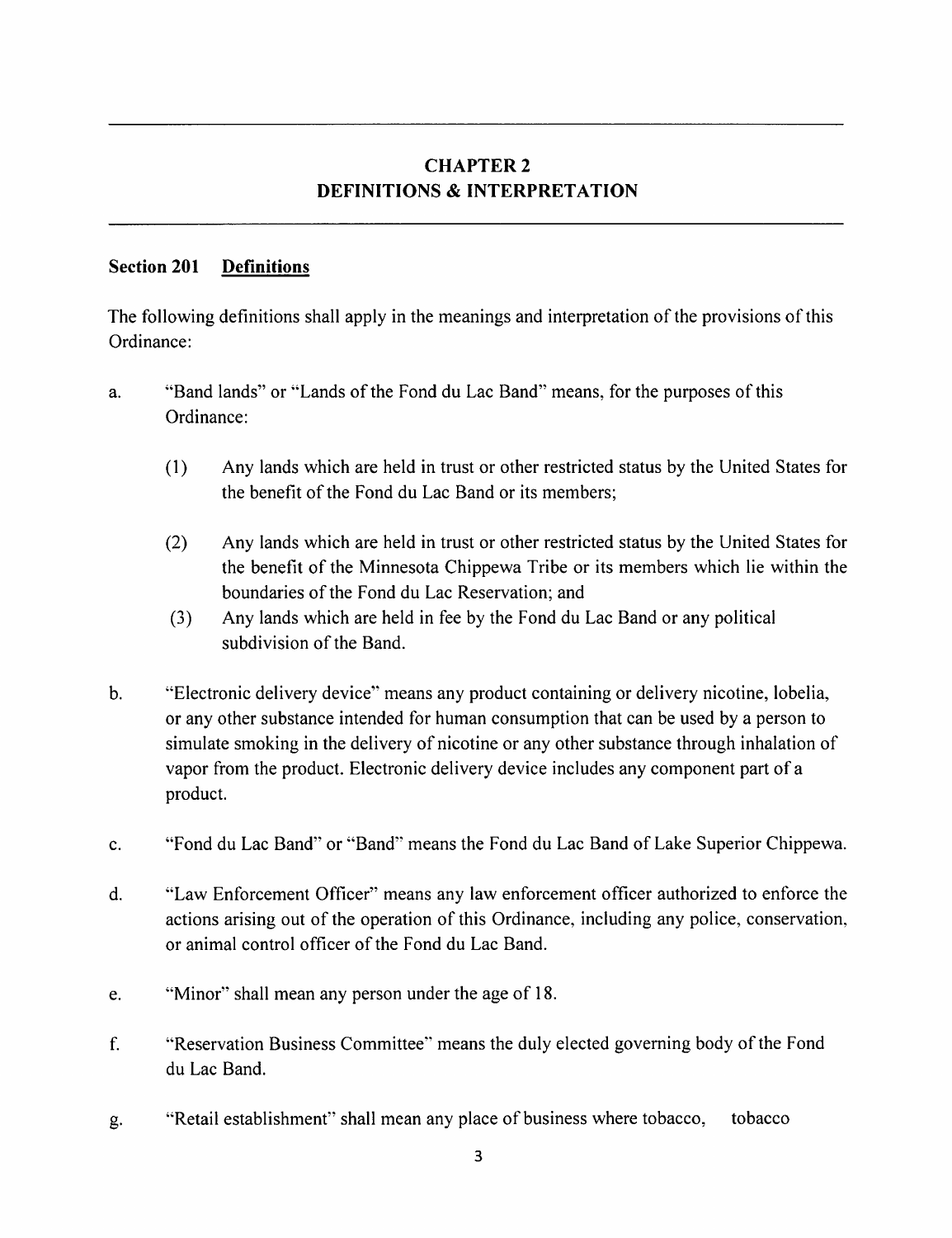products, or tobacco-related devices are available for sale to the general public. Retail establishments shall include, but not be limited to, grocery stores, convenience stores, and restaurants.

- "Sale" shall mean any transfer of goods for money, trade, barter, or other consideration. h.
- i. "Tribal Court" means the Court of the Fond du Lac Band Section 202. Interpretation The provisions of this Ordinance shall, to the greatest extent possible, be interpreted and implemented in a manner which is consistent with other applicable laws, regulations and procedures of the Fond du Lac Band as established by the Reservation Business Committee.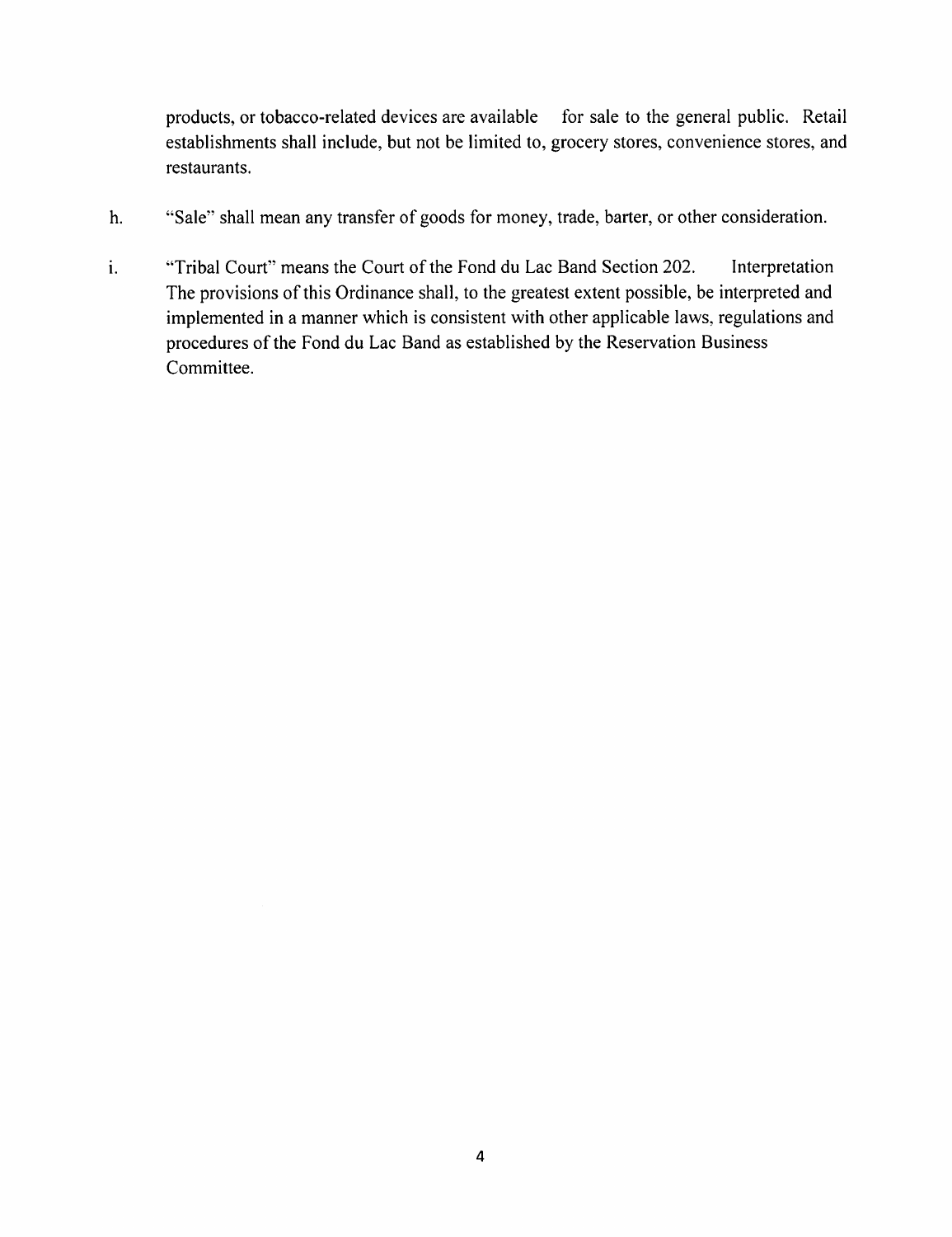# CHAPTER 3 PROHIBITIONS AND REQUIREMENTS

#### Section 301 Prohibitions on Possession, Use or Procurement of Tobacco Products

Unless otherwise provided, the following acts shall be a violation of this Ordinance:

- a. Illegal Possession. It shall be a violation of this Ordinance for any minor to have in his or her possession any tobacco, tobacco product, tobacco-related device, or electronic delivery device on lands of the Fond du Lac Band.
- b. Illegal Use. It shall be a violation of this Ordinance for any minor to smoke, chew, sniff, or otherwise use any tobacco, tobacco product, tobacco-related device, or electronic delivery device on lands of the Fond du Lac Band.
- c. Illegal Procurement. It shall be a violation of this Ordinance for any minor to purchase or attempt to purchase or otherwise obtain any tobacco, tobacco product, tobacco-related device, electronic delivery device on lands of the Fond du Lac Band.

### Section 302 Prohibition on the Use of False Identification for the Purpose of Procuring Tobacco Products

It shall be a violation of this Ordinance for any minor, in attempting to procure tobacco products on lands of the Fond du Lac Band, to attempt to disguise his or her true age by the use of a false form of identification, whether the identification is that of another person or one on which the age of the person has been modified or tampered with to represent an age older than the actual age of the person.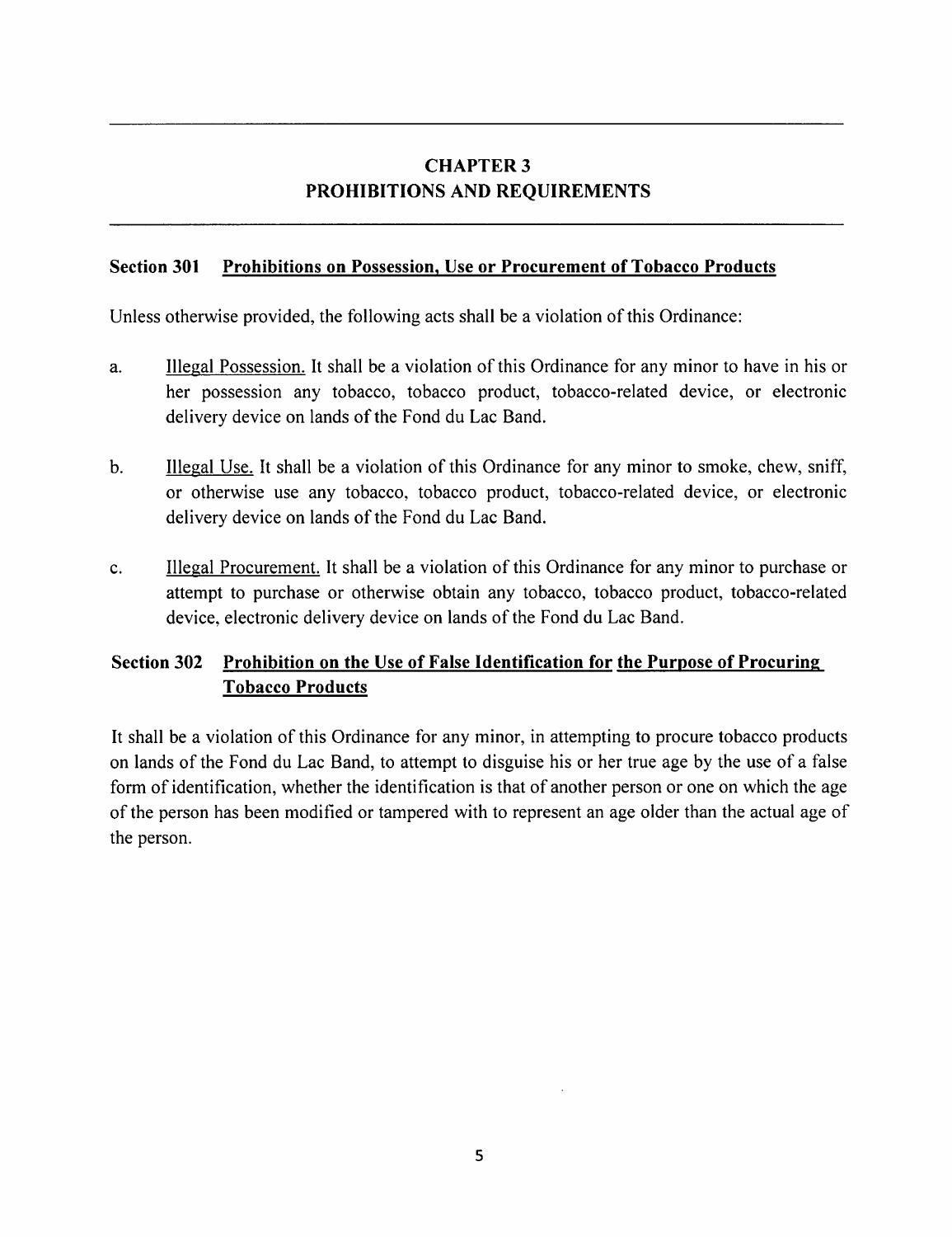## CHAPTER 4 ENFORCEMENT

### Section 401 Enforcement Authority; Jurisdiction of Fond du Lac Tribal Court

The provisions of this Ordinance may be enforced by any law enforcement officer of the Fond du Lac Band, or by any other person who is duly authorized by Resolution of the Reservation Business Committee. The prosecution of violations of this Ordinance shall be subject to original jurisdiction of the Fond du Lac Tribal Court.

### Section 402 Notice

Upon discovery of a suspected violation of this Ordinance, the alleged violator shall be issued, either personally or by mail, a citation that sets forth the alleged violation and which shall inform the alleged violator, and parent or guardian, of the date and time of appearance before the Tribal Court.

#### Section 403 Continued Violation

Each violation of this Ordinance, and every day in which a violation occurs or continues, shall constitute a separate offense.

### Section 404 Penalties

A minor found in unlawful possession of, or who unlawfully purchase or attempt to purchase tobacco, tobacco products, tobacco- related devices, or electronic delivery devices shall be subject to the following restitutions or sanctions of the Tribal Court:

### Section 405 Exceptions and Defenses

Nothing in this Ordinance shall prevent the possession or use of tobacco, tobacco products, tobacco-related devices, or electronic delivery device by a minor as part of or for recognized religious, spiritual, or cultural reasons.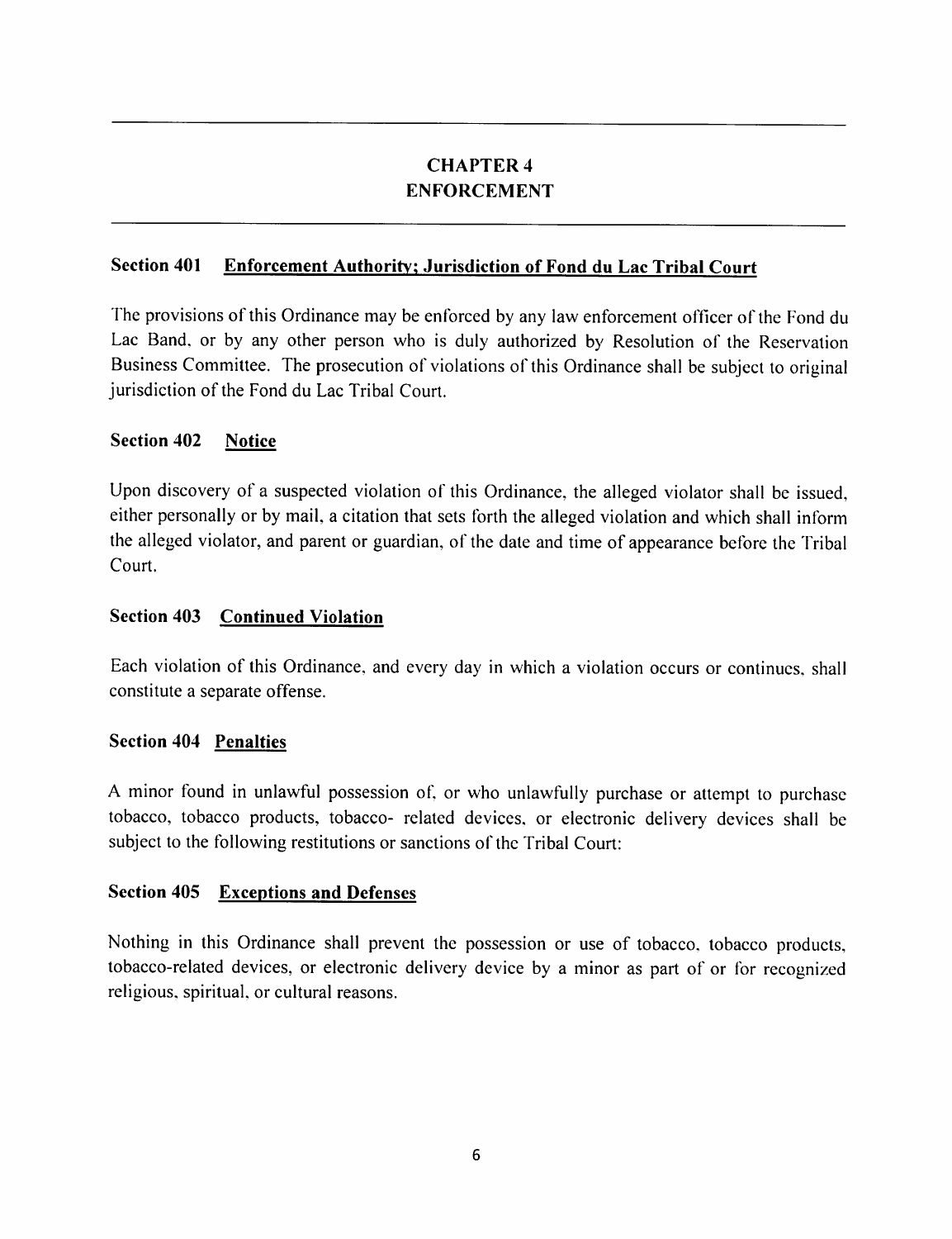# Section 406 Failure to Appear

Any individual who has been duly served in accordance with this Ordinance and fails to appear before the Tribal Court without just cause shall be subject to a default judgment, provided that he or she is found guilty of the charge upon which he or she was originally cited.

 $\sim$